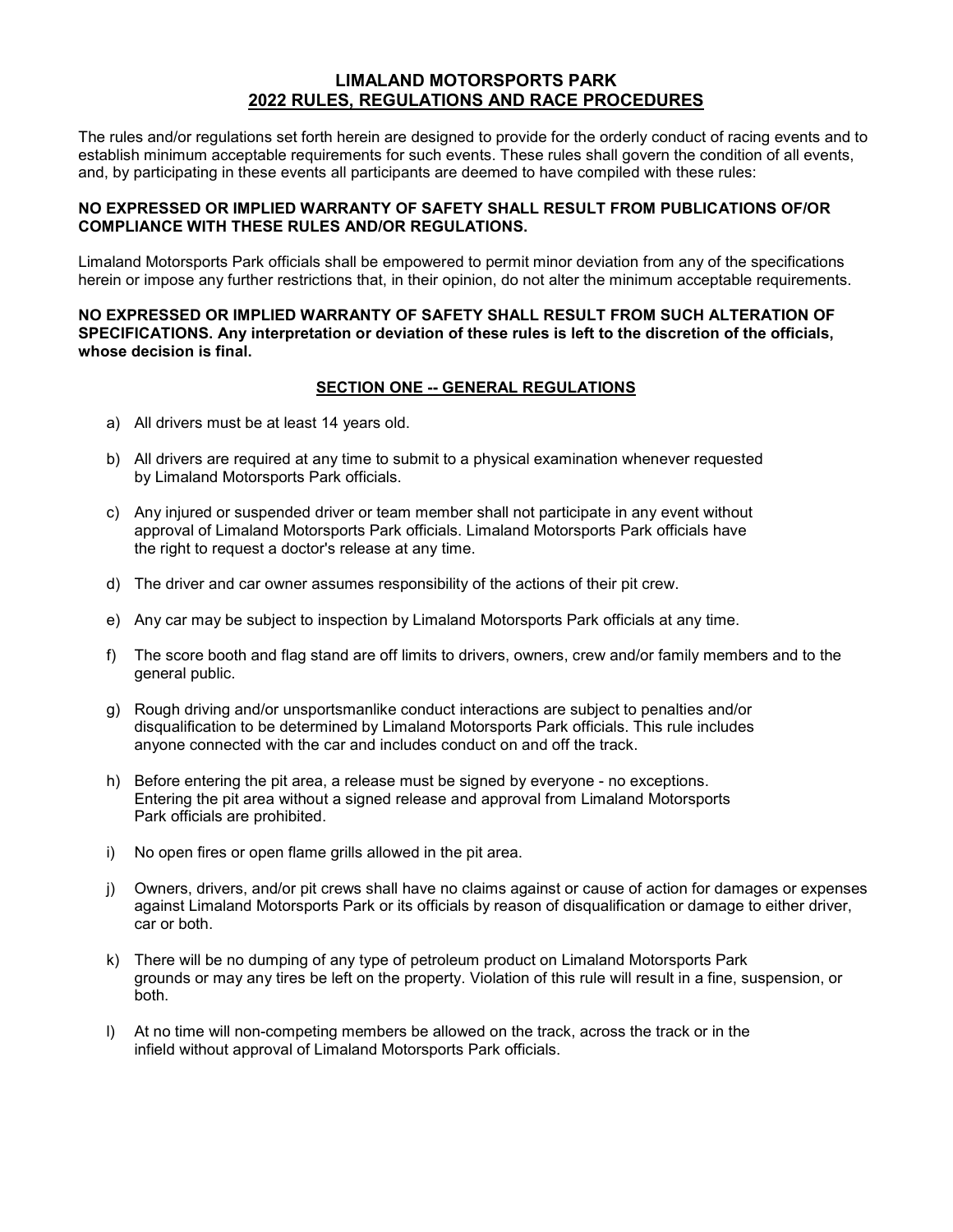- m) The interpretation of rules pertaining to race procedure or scoring positions by Limaland Motorsports Park officials shall be final.
- n) On non-qualifying events, heats are to be determined by a pill drawing. Each driver, their family or team members may draw the pill. All pill drawings will be completed at 6:15 p.m. Failure to draw a pill will result in your car being placed at the end of the line. One pill drawn only per car/driver in each division.
- o) Misconduct: Each person signing into the pit area is expected to conduct himself or herself in a sportsman or sportswoman-like manner on and off the track. Good conduct includes, but is not limited to the following:
	- 1. No fighting and/or no behavior threatening violence on property. Anyone involved in violence will be permanently suspended from participating in Limaland Motorsports Park events for the season.
	- 2. No possession of illegal drugs, drug paraphernalia or weapons of any kind permitted on premises.
	- 3. No use of alcoholic beverages permitted immediately before or during a racing program.
	- 4. Respect for all track officials and a willingness to accept their decisions and directions.
	- 5. No public address interviews, display of signs, or designs on racecars that use obscenity or profanity, or are considered in bad taste by track officials.
	- 6. Sportsmanship and professional behavior required at all times throughout the year. Actions deemed detrimental to racing or Limaland are subject to misconduct penalties. This includes and is not limited to posts on social media, emails, and websites.
	- 7. Any driver, owner, crew member or team representative that disparages Limaland Motorsports Park or its employees in any publication (including message boards, social media, website, etc.) radio or television, may be suspended and/or fined.
	- 8. While we recognize your right to express opinions, good or bad, on social media, owners, drivers and crew should, be advised that threats against officials, other drivers or crew will not be tolerated. Any action by a driver or crew which appears to be the execution of a threat will result in penalties via suspension and/or fines against the driver and/or car owner. The driver and/or car owner will be held responsible for the actions of members of their crew.
	- 9. STRICT ADHERENCE to pit gate sign-in procedures.
	- 10. Good faith adherence to all track procedures and class competition requirements. By participating in the race program, each participant agrees to faithfully follow all car and competition rules and to accept the decisions and directions of track officials in regards to rule enforcement.

## **\*\*PENALTIES FOR MISCONDUCT:**

- Suspension from competition for the remainder of the night.
- Points reduction and/or probation
- Disqualification all points (appearance & competition) and money forfeited for the night and/or a two (2) - race suspension will be imposed.
- Indefinite Suspension. (All points forfeited for the year)
- p. Limaland Motorsports Park may implement a time limit on heat and feature races at the discretion of the track officials.
- q. All event winnings must be picked up at the payout booth on race day or within 2 shows. Payout window will close 20 minutes after completion of last A-Main.
- r. One way radios are required for all competitors competing at Limaland Motorsports Park.
- s. Additionally: Limaland Motorsports Park is private property. The management reserves the right to refuse entry to any individual(s) onto the property and further reserves the right to eject any individual(s) from the premises at any time, if in our discretion, we determine the individual(s) presence or conduct is not in the best interest of Limaland Motorsports Park. In addition, the management reserves the right to suspend, disqualify, bar, and/or fine (with payment as a condition of further competition) any individual(s) who, in our discretion, is engaged in misconduct, and/or whose presence or conduct is deemed not to be in the best interest of Limaland Motorsports Park. The duration and severity of any such action shall be determined solely by the management.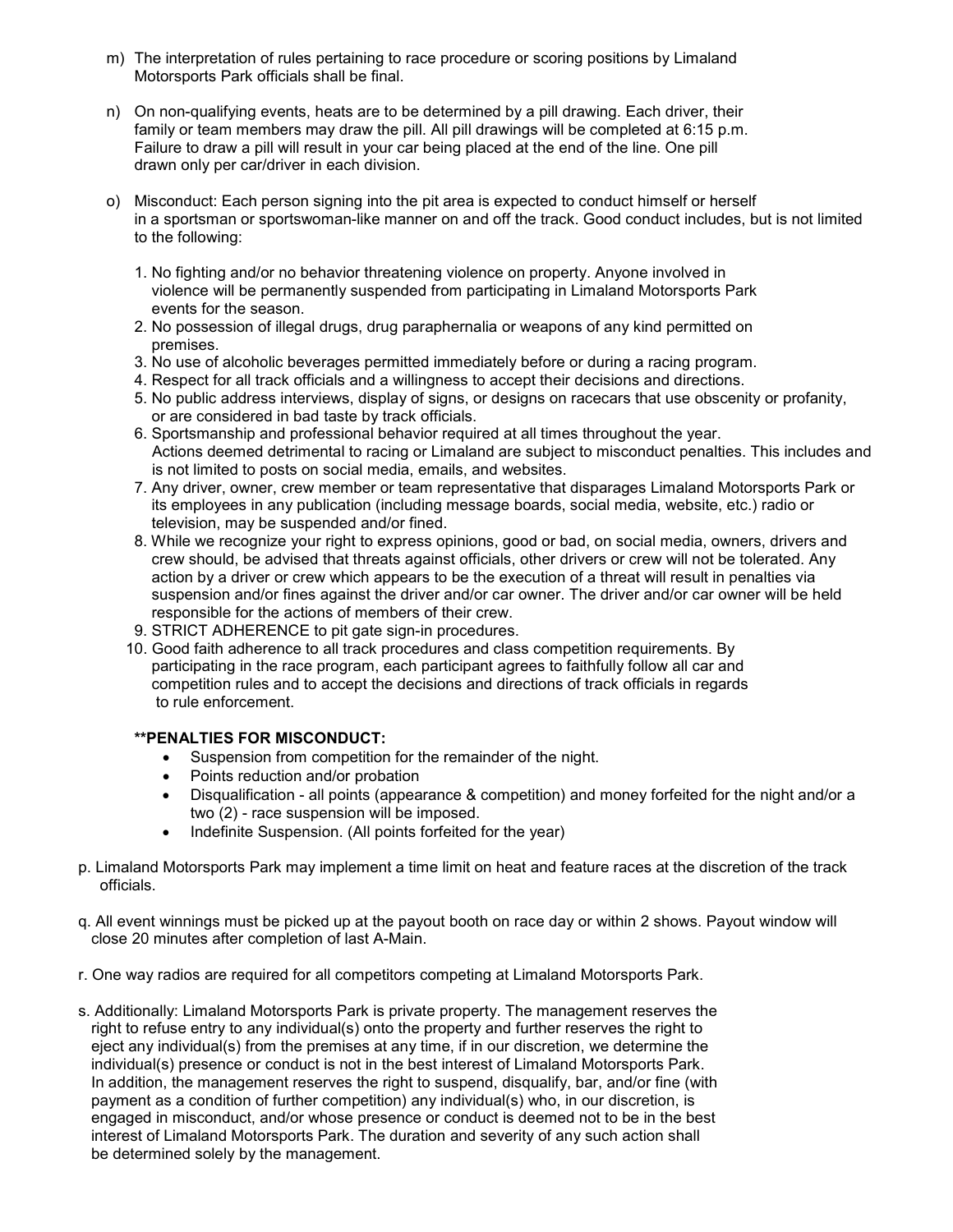t. Exiting your vehicle on track.

Any driver getting out of their race vehicle on the racetrack during any event on the racetrack is subject to disqualification, fine and/or suspension.

They only exceptions are if the driver is under a life threating situation (vehicle on fire) or the driver has been directed by safety or competition staff to exit their vehicle either in person or by radio communication during a red/yellow flag situation.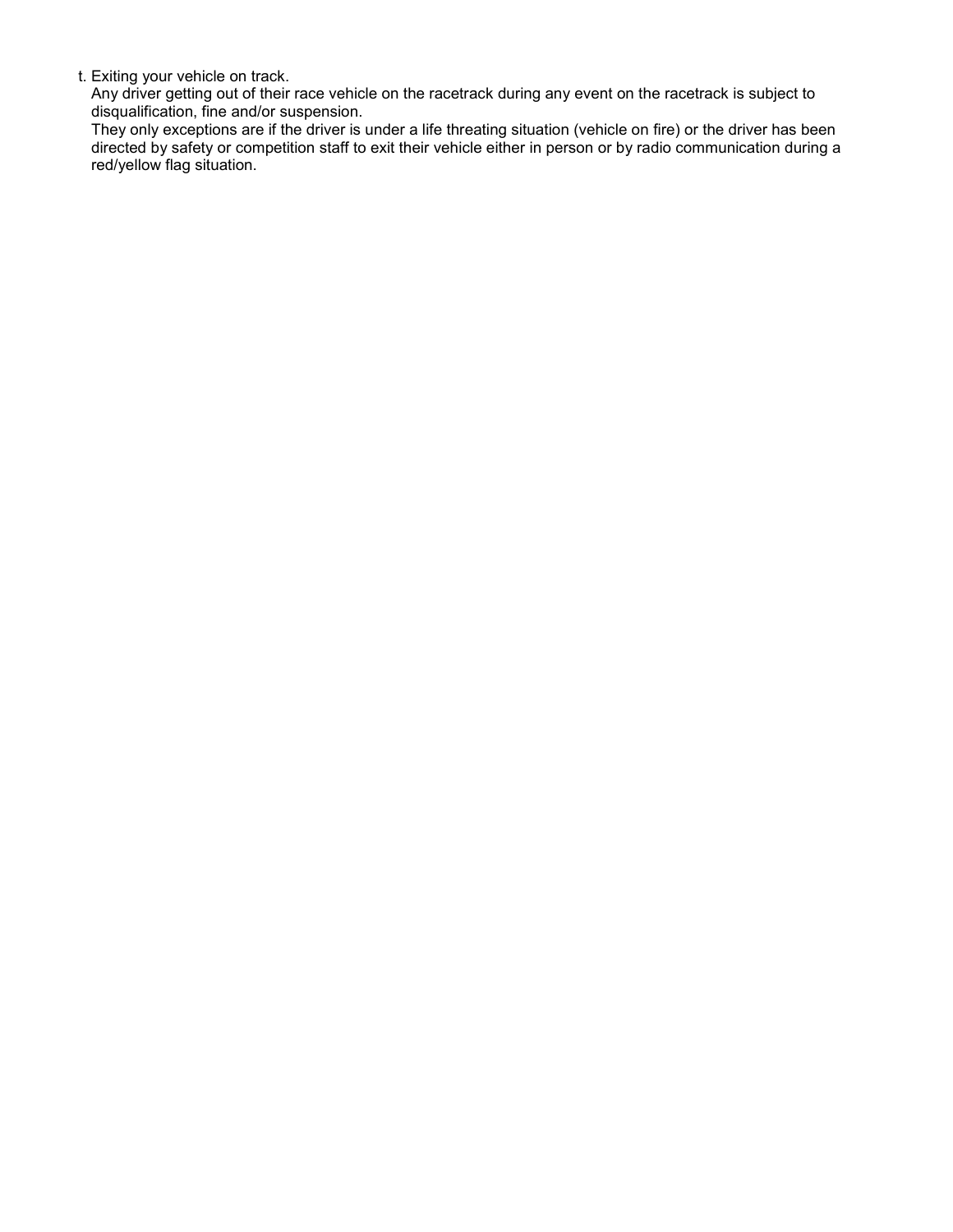# **SECTION TWO -- RACE PROCEDURES**

- **1. GREEN FLAG:** The start of the race commences when the green flag waves. At that time, no alternatives will be added. You must take the green flag to receive your money in any race. No cars may exit the track any time during a green flag. You must pull into the infield only. (Any car/driver that exits the track under a competition green flag will be suspended for the remainder of the night and will forfeit all competition points.)
- **2. YELLOW FLAG:** If at any time you stop on the track or cause a yellow, you will be sent to the rear of the scored lap group. Once you have caused TWO yellow or red flags, or any combination of the two, in the same event, you will be black-flagged. If you leave the track and then return, you will be sent to the rear of the scored lap group. Any car penalized for rough driving will be charged with a yellow. A yellow will not be thrown for any car safely sitting off the track-racing surface. (Inside the tires on asphalt)
- **3. RED FLAG:** Any car causing a red flag will be sent to the rear of the scored lap group. In the event of a red flag, if you leave the track or change a tire, you will be sent to the rear of the scored lap group. You may work on your car on the track during an open red flag. No work will be permitted on closed reds. If you pass the red, you will be sent to the rear of the scored lap group.

(If a yellow or red flag must be thrown after the checkered flag is taken, the race is officially over. Those cars not crossing the finish line before the red/yellow will be scored in the position they were in on the last green flag lap. Any car charged with a yellow or red flag that had not taken the checkered will be scored by flag procedure.)

- **4. BLACK FLAG:** If the black flag is waved at you, proceed to the infield immediately. You will not be permitted to reenter the race for that event. If the black flag is pointed at you, you have been given a warning. Any car that is deemed unsafe will be black-flagged. (Flat tire, loose sheet metal or bar, etc.) Any driver that intentionally causes a yellow flag or delays the race, will be black flagged.
- **5. STARTS AND RESTARTS:** All starts will be double file and will receive the green flag at the stripe/line in turn 4. A complete lap is scored when the race leader crosses the start/finish line. Restarts will constitute a single line formation so that race officials can correct the line-up as given to them by the scorers. The leader of the race will start all restarts at the turn 4 orange stripe/line. The leader of the race will start all restarts between the orange stripe and the cone on the frontstretch. Any car going below the cone prior to the restart, unless directed by an official, will be sent to the tail. Race line-ups will be posted in advance in which you will be responsible to know which races you will be starting in and your starting position. Failure of any driver to get into your designated position or to allow another driver into their designated position as directed by track officials will result in a black flag. If you are not on the track in any event by the given amount of time, you will be sent to the tail. If the one lap signal has been given, you are not allowed to enter the track.
- **6. JUMPING ON STARTS & RESTARTS:** The front row will bring the field to the stripe/line at a moderate speed side by side, nose to tail. The field must stay side by side until the leaders start at the turn 4 stripe/line. Cars out of position will be penalized two positions. If front row starters do not produce a good start, they will be given a warning the first time, second time they will be moved back 1 row/position. If you pass before the leaders reach the turn 4 starting stripe/line, you will be penalized two positions for every car passed. On restarts (single file order), if you pass another car before the cone or pass inside the cone, you will be penalized two positions for every car passed. If you hit the cone you will be penalized two positions.
- **7. LAPPED CARS:** Lapped cars will be positioned at the rear of the field by lap group in all races on restarts.
- **8. STOPPING ON THE TRACK:** Any driver who stops on the track to protest will be disqualified.
- **9. SWITCHING CARS:** If a qualified driver does not race in their own car, the driver may elect to switch to another participating car, but must start at the rear of the field for that event. No switching of cars will be permitted during a race.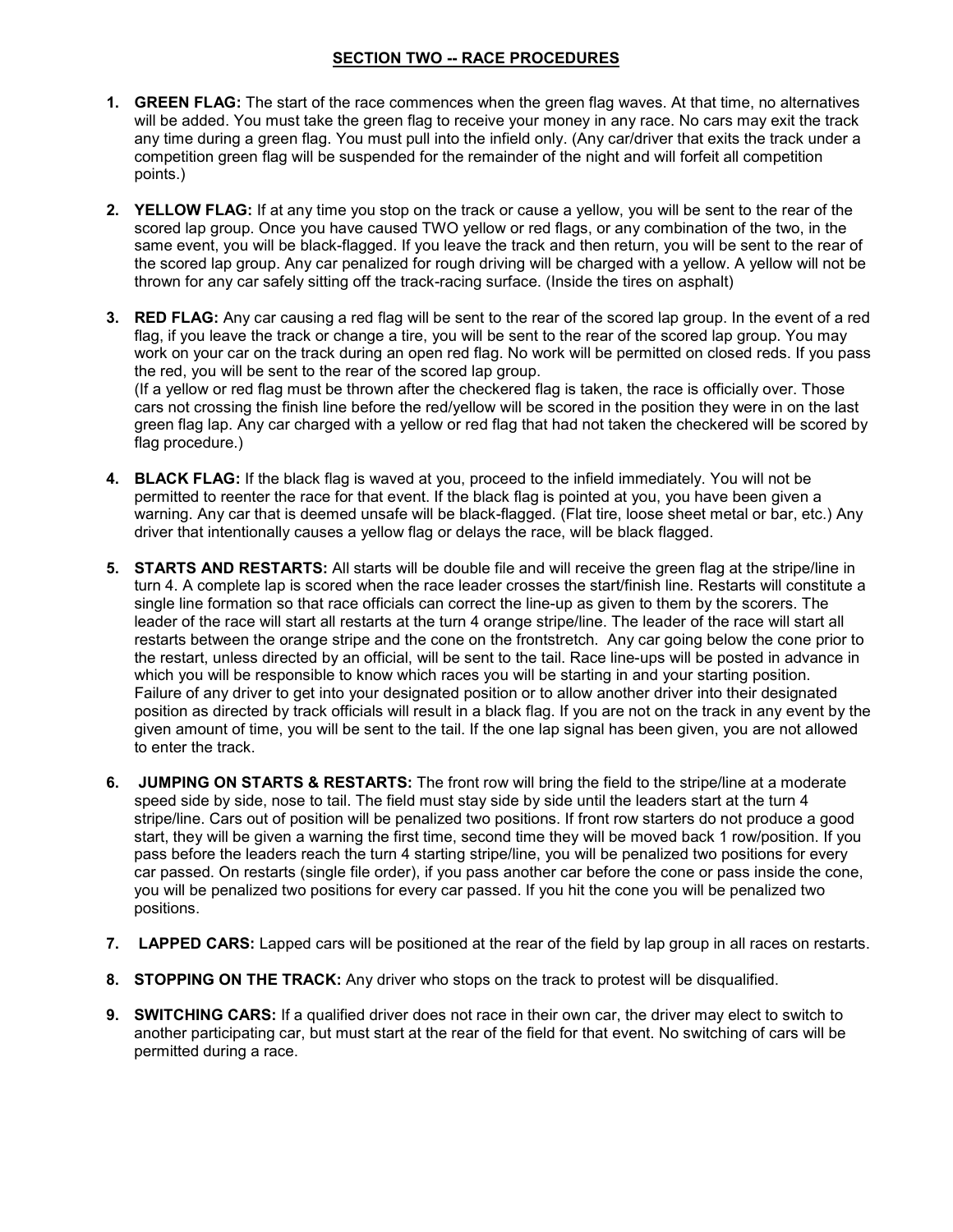- **10. PACE CAR:** Any driver who intentionally passes the pace vehicle on the track during race activity will be fined \$50.00 and sent to the rear of the scored lap group. Any driver that passes the leaders once they are staged will be sent to the rear of the scored lap group.
- **11. ENTERING THE TRACK:** When entering the track for all events (Hot Laps, Heats, B Main, or A Main) all vehicles (race cars) will remain at idle speed until you are directed by a track official to take off or to get in line. Failure to do so will result in offending car being placed on the tail of that event or directed to the infield.
- **12. ENTERING THE PITS:** All cars entering the pits must do so at idle speed. Any cars moving at high rates of speed or in an unsafe manner in the pit area will be subject to a penalty for misconduct at the discretion of track officials.
- **13. DAMAGE TO CARS:** If you are involved in an accident and you have a part that is about to come off, we will attempt to remove the part or adjust your sheet metal or tubing so you can continue to race. If we cannot remove or adjust the part within a very short period of time and without the assistance of tools or excessive force, you will be required to leave the track.
- **14. FINISHES:** The top finisher in the A-Main event must stop on the front stretch at the conclusion of the race for inspection and awards. If you do not, you will be fined \$50.00 and forfeit your award and points.
- **15.** No re-entry on heat races and B-mains.
- **16.** Any car that leaves the track and is scored a lap down will not be allowed to re-enter the race.
- **17.** No additional cars may enter a race after the initial green flag has been taken.
- **18.** All cars must run in their posted event. (No switching heat races or B-mains.)
- **19.** Any race that is scored halfway or beyond and is cancelled due to weather, act of nature, or any situation beyond the control of track officials, etc. will be counted as a complete race.
- **20.** Claim area for all divisions is on the front stretch of the track.
- **21.** Pushoff You are allowed only one pushoff per race. If a second is required, you will be sent to the rear of the scored lap group. Exception - Red Flag.
- **22.** Scale Procedures Announced at drivers meeting. \*Failing to scale or under the minimum weight penalties Qualify Events/Heats - Car is disqualified for the event (example-heat race) but is eligible for the next event (example-B-main), but will start at the tail of the field. B-Main or A-Main - Car is disqualified and will forfeit all money and competition points.
- **23.** All cars are subject to random inspections and/or weight checks at any time during a race event. Any protest by a driver, must be presented at the drivers meeting.
- **24.** Any car/driver found to be using traction control devices will be suspended from competition for one year.
- **25.** Any excessive speed, inappropriate/unapproved actions or failure to follow the direction of officials while under a yellow/red flag condition may result in the driver being sent to the tail, black flag or other misconduct penalties.